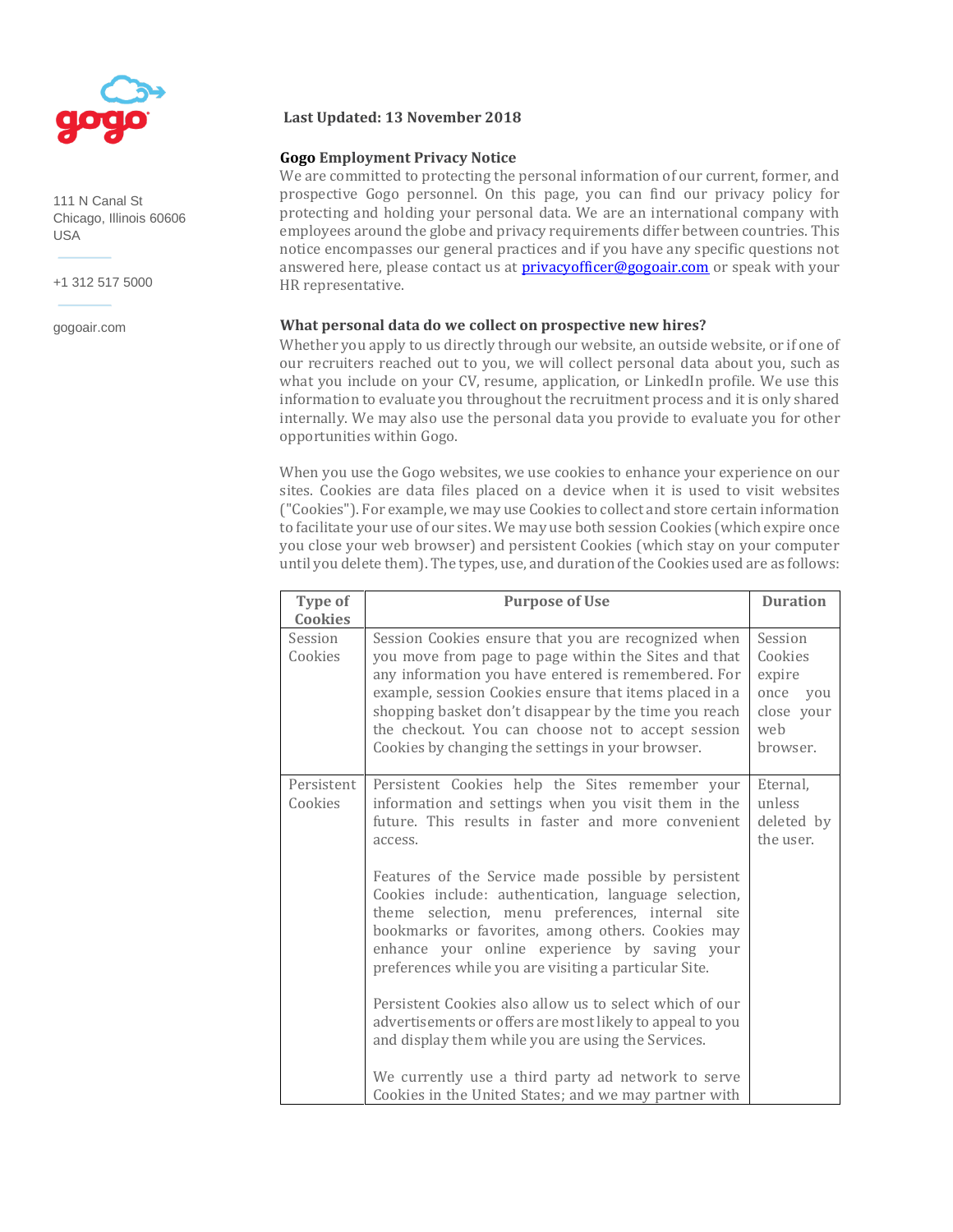

third party ad networks to serve our Cookies in the European Union, Canada and other jurisdictions.

If you would prefer not to accept Cookies, most browsers will allow you to: (i) change your browser settings to notify you when you receive a Cookie, at which time you can choose reject it by; (ii) disable existing Cookies; or (iii) set your browser to automatically reject any Cookies.

You can also learn more about Cookies by visiting [www.allaboutcookies.org,](http://www.allaboutcookies.org/) which includes additional useful information on Cookies and how to block Cookies using different types of browsers.

We may also include web beacons (also known as Internet tags, pixel tags, tracking beacons and clear GIFs) with the content and ads that we deliver to you, which we will use to collect information regarding your interaction with such content and ads. A web beacon is a transparent graphic image placed on a web page or in an email, which indicates that a page or email has been viewed or that an email has been forwarded. In addition, a web beacon allows third parties to obtain information such as the IP address of the computer that downloaded the page on which the beacon appears, the URL of the page on which the beacon appears, the time the page containing the beacon was viewed, the type of browser used to view the page, and the information in Cookies set by third parties. A web beacon may also tell your browser to get content from another server.

We do not require sensitive personal data to evaluate your application, but if you provide us with such information, we may use it to help process your employment application and to comply with our legal obligations. For applicants within the US, we will ask you for certain sensitive data as so that we can fully comply with our Equal Employment Opportunity requirements. If you do provide us with any sensitive personal information, you consent to us processing such information as described in this notice.

In compliance with our security protocols, we will require you to complete a background check upon being hired, or possibly during the recruitment process. Any information we acquire during your background check is used solely for employment purposes and will be kept confidential. If you fail to complete your background check or fail to supply the correct form, then we may stop considering your application or terminate your employment. Our background checks are carried out by a third-party provider and we ensure that both we and the third-party comply with all relevant laws in conducting any background check and handling of your personal data.

If you are not offered a position with us, we may choose to retain your application information for up to three-years after the application process is complete and may consider you for other opportunities at Gogo. After the three-year period, we will anonymize your personal information if you have not yet joined Gogo. We will retain a record that you applied for a position.

#### **What personal data do we hold about our current employees?**

When you join Gogo, we will ask you for additional information about you and your family. We only ask for this information as it is necessary to administer your benefits, payroll, and other essential HR functions. When you join us, we can provide you with further information on the processing of any information we collect for employment or benefits purposes.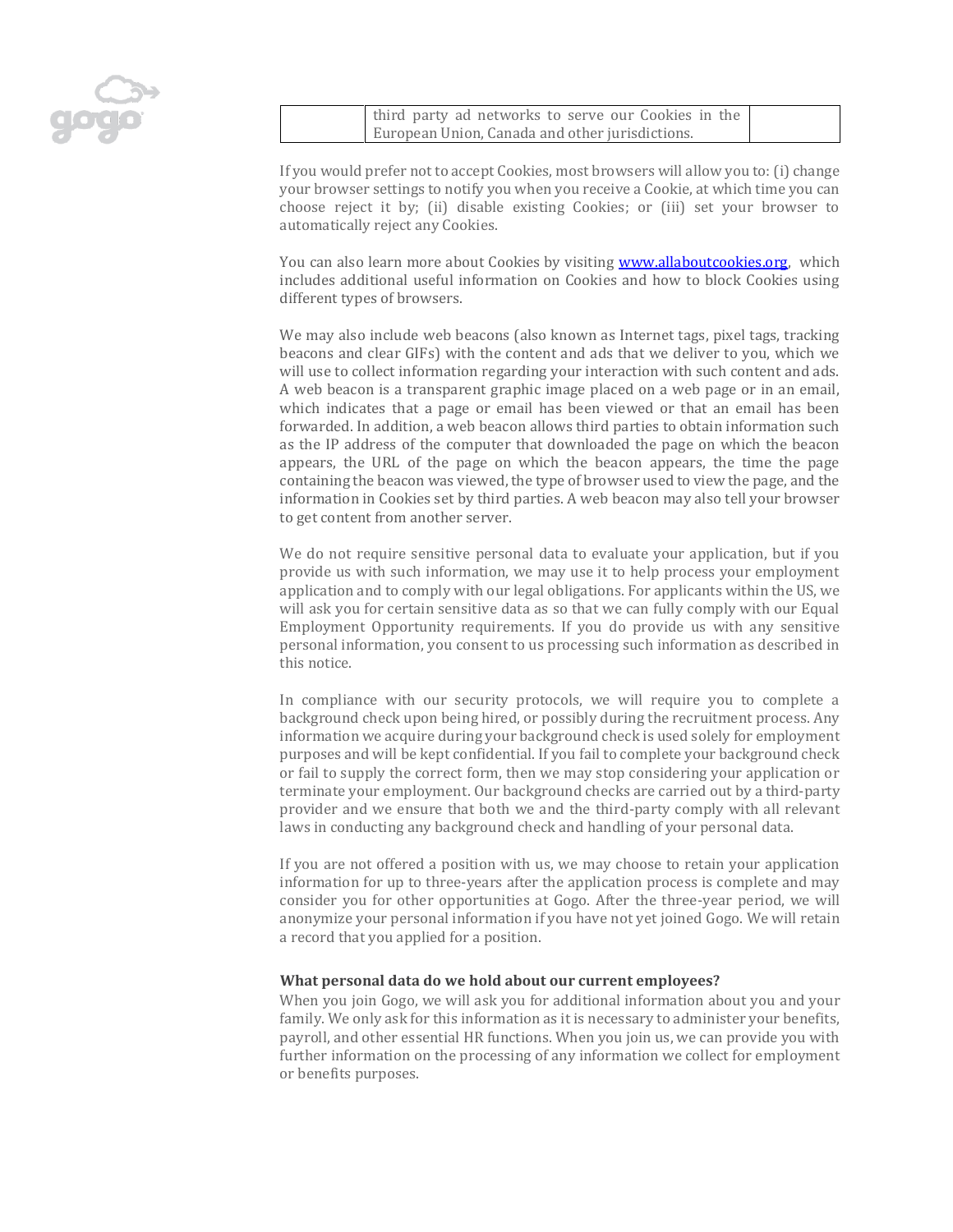

Some of the information we might ask for and collect during your time at Gogo includes:

- Contact details, such as your home address, telephone numbers, personal e-mail address, etc., and contact details of others, such as emergency contacts, your dependents and your beneficiaries;
- Financial information relating to your compensation, benefits, and retirement, such as details of your salary and any deductions, bank account, government identity numbers, travel expenses, etc;
- Employment administration information, such as career history, photograph, time entry records, performance information, training records, records of projects you have worked on, etc;
- Audit logs about your use of Gogo's facilities and assets (such as keycard access and IT hardware, which we collect for security purposes);
- Information that may reveal race or ethnic origin, such as for diversity and inclusion programs. We may also retain information about your religious or philosophical beliefs, or trade union membership, where it is necessary for compliance with regulatory requirements, as well as your health information for the provision of healthcare benefits or medical leave; and
- Other information you voluntarily provide that it is necessary to use for Gogo's business purposes.

We use your personal data as described above for employment and business-related purposes. This includes administration (paying salaries, leave benefits, retirement account or pensions, among others). We also use your data to provide you with training and to assess your performance. We monitor compliance in accordance with the relevant laws, such as equal opportunity employment.

Any information we collect about you during your employment follows the relevant law and we hold onto this information only if required by our compliance obligations. We use certain third-party providers to help us with our HR functions. Currently, these providers include Microsoft, Amazon Web Services, Workday, Slack, and Concur. More details of who we use and why will be provided to you when you join.

# **What personal data do you keep about former employees?**

We hold your employee data file after you leave Gogo in accordance with our security certification and local legal requirements.

If you want to access, correct, delete, or limit the use and disclosure of your personal data in our possession, please contact us and we will respond with the applicable requirements. If we cannot delete your data because of legal restrictions, we will let you know. These services are provided free of charge. Please contact us as indicated at the end of this notice or by email to **privacyofficer@gogoair.com**.

## **What personal data do we keep about vendors, contractors, or other external users?**

When you start working with Gogo, we will ask you for additional contact and personal information to administer you're the essential HR and security functions as necessary for your interaction with us. If you use our learning management system for training, then we collect your user activity and credentials to track your progress. This tracking is necessary to comply with our contractual and regulatory requirements when working with external users. Any personal data we collect is held to the same standard as our employee data. As each external user interaction is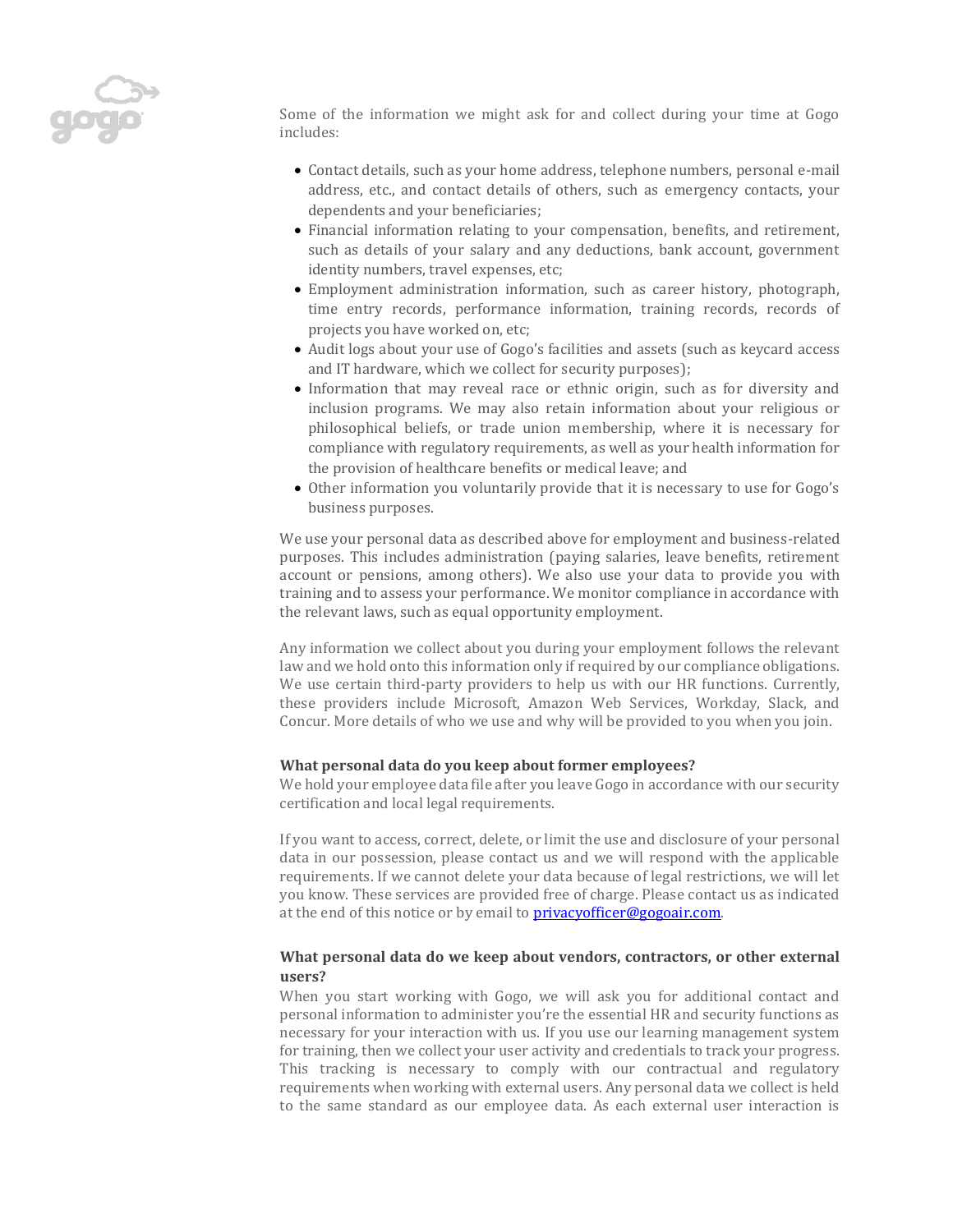

slightly different, we can provide you with further information on the processing of any personal information we collect upon request. Please email [privacyofficer@gogoair.com.](mailto:privacyofficer@gogoair.com) 

## **Our Legal Basis for Processing Your Data**

We will only process your personal data where we have a legal basis for doing so. In each case, the legal basis will be one or more of the following:

- To administer the employment relationship and perform the contract of employment that we may have with you (if applicable)
- To comply with our legal obligations as an employer;
- To fulfill our legitimate interests as an employer; or
- To process in conformance with your consent.

#### **What are your rights?**

You have the right to send us a request to access, correct, delete, or limit the use and disclosure of your personal data in our possession and we will respond in accordance with the applicable requirements. If we cannot complete your request due to legal restrictions or because we cannot locate your data, we will let you know. These services are provided free of charge.

If after you have contacted us, you still have any unresolved issues and you live in the European Union or Switzerland, then you may contact your local Data Protection Authority for more information. The local Data Protection Authorities are a public service provided at no cost to you. For more information, please visit **[http://ec.europa.eu/justice/data-](http://ec.europa.eu/justice/data-protection/bodies/authorities/index_en.htm)**

**[protection/bodies/authorities/index\\_en.htm.](http://ec.europa.eu/justice/data-protection/bodies/authorities/index_en.htm)**

#### **Is your data transferred internationally?**

We are headquartered in the United States. Personal data may be accessed by us or transferred to the United States or to our affiliates elsewhere in the world. By providing us with personal data, you consent to this transfer. We will protect the privacy and security of your personal data according to this privacy statement, regardless of where it is processed or stored. However, by providing us personal data you, acknowledge that personal data stored or processed in the United States will be subject to the laws of the United States, including the ability of governments, courts or law enforcement or regulatory agencies of the United States to obtain disclosure of your personal data, and you consent to such activities.

We engage with various trusted service providers to better support our business. You can ask for a list of these providers by emailing  $\text{privacvofficer@gogoair.com}$ . Currently, these providers include Microsoft, Amazon Web Services, Workday, Slack, and Concur.

For the purposes of European Directive 95/46/EC and applicable national implementing laws in your jurisdiction, we are a data controller with respect to your data. Any personal data we collect is transferred in accordance with our agreements based on the Standard Contractual Clauses set out by the European Union.

If you have any inquiries about how we handle or transfer your personal data, please email [privacyofficer@gogoair.com.](mailto:privacyofficer@gogoair.com)